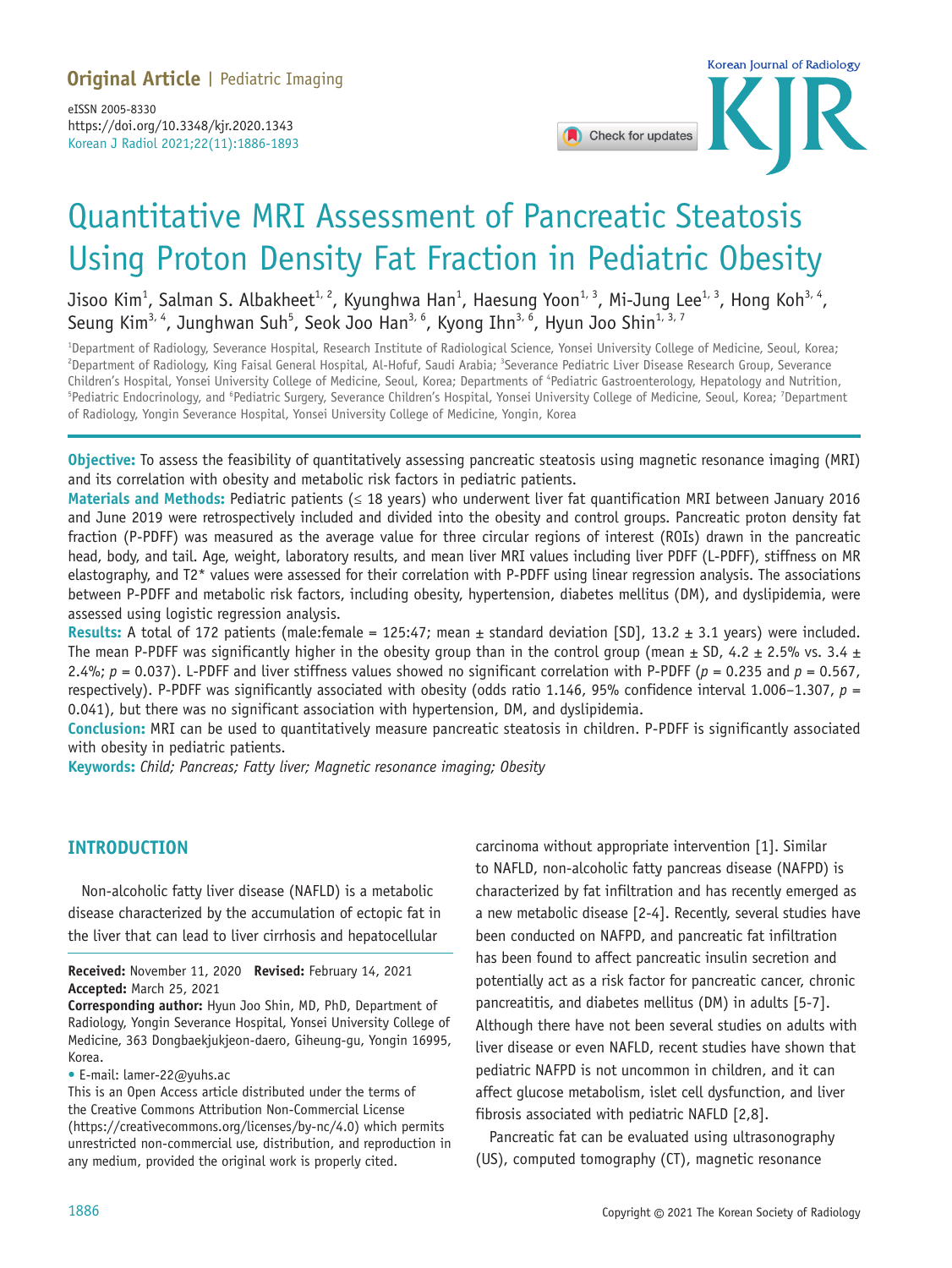**Korean Journal of Radiolom** 

imaging (MRI), and magnetic resonance spectroscopy (MRS) [9-11]. However, the US has some disadvantages because it is difficult to identify the full length of the pancreas with a poor sonographic window, such as those used in obese patients, and because it is also relatively subjective because fat infiltration is measured qualitatively [12,13]. In contrast, CT and MRI can evaluate the entire pancreas, regardless of patient factors, and measure the amount of fat. Several previous studies have shown that their performance is comparable when measuring hepatic fat, even though studies have yet to directly compare their pancreatic fat measurements [13,14].

Among the various MRI-based methods for fat quantification, proton density fat fraction (PDFF) is considered the most practical and objective because the fat fraction can be obtained quantitatively by separating water and fat using a chemical shift technique [15]. In addition, MRI may seem more advantageous for pediatric patients because it allows patients to avoid radiation issues that can occur with CT. However, there are still not enough studies on factors related to pancreatic fat accumulation in pediatric patients. According to a previous study, pancreatic fat measured with MRS was significantly higher in obese children and not significantly related to prediabetes [16]. Two other studies evaluated fatty pancreas with US and found that insulin resistance was higher in pediatric patients with, than in those without, fatty pancreas [2]. However, there have been very few analyses of pancreatic fat using PDFF in pediatric patients.

Therefore, this study aimed to quantitatively measure pancreatic fat deposition using PDFF values of MRI and evaluate its correlation with obesity and metabolic risk factors in children.

# **MATERIALS AND METHODS**

#### **Subjects**

This retrospective study was approved by the Institutional Review Board of our institution, and the requirement for informed consent was waived (IRB No. 4-2020-0470). Pediatric patients ( $\leq$  18 years) who underwent abbreviated liver MRI containing the PDFF sequence according to clinical demands between January 2016 and June 2019 were consecutively included. We included patients who underwent abbreviated liver MRI because they were suspected to have NAFLD due to elevated liver enzymes, obesity, or abnormal hyperechogenicity of the liver parenchyma on

US. In patients who underwent repeated liver MRI, we only included results from the initial examination before the patients were treated for the disease. We excluded patients with laboratory results obtained more than 1 month before and after the MRI examinations. We excluded patients who underwent MRI because of a suspicion of liver fibrosis due to other causes, such as biliary atresia.

After reviewing the medical records of the entire population, the age, weight, height, and presence of metabolic risk factors, such as hypertension, DM, and dyslipidemia, were reviewed. Hypertension, DM, and dyslipidemia were diagnosed by pediatric endocrinologists according to previous studies and guidelines [17-19]. The laboratory results were reviewed for the serum levels of aspartate aminotransferase (AST, IU/L), alanine transaminase (ALT, IU/L), γ-glutamyl transferase (GGT, IU/L), fasting glucose (mg/dL), total cholesterol (mg/dL), triglycerides (mg/dL), high-density lipoprotein cholesterol (HDL, mg/dL), low-density lipoprotein cholesterol (LDL, mg/dL), amylase (U/L), and lipase (U/L). The patients were divided into two groups: the control and obesity groups. The obesity group was defined as having a body mass index (BMI) falling within the 95th percentile or above.

#### **MRI Acquisition**

All abbreviated liver MRIs were performed using a 3T system (Discovery MR750w; GE Healthcare) with a pediatric body coil. Patients who could cooperate with image acquisition and breath-holding could undergo MRI because sedation was not supported in this MRI system at our institution. For MRI, axial single-shot fast-spin-echo T2 weighted images were included for anatomic imaging of the liver. The three-dimensional volumetric multi-echo gradient echo sequence (IDEAL-IQ) sequence was used to obtain PDFF and  $T2^*$  (=  $1/R2^*$ ) values, using the following parameters: repetition time (TR), 5.9 ms; echo time (TE), 2.6 ms; field of view, 42 cm; matrix, 128 x 128; flip angle, 3°; slice thickness, 8.0 mm; and acquisition time, 16 seconds. The fat and R2\* maps were generated automatically after acquisition. In addition, the MR elastography (MRE) sequence was included using a passive driver placed over the right anterior abdominal wall to deliver 60-Hz pneumatic vibrations. The two-dimensional spin-echo echoplanar imaging (SE-EPI) sequence was used to obtain four axial stiffness maps of the liver using the following parameters: TR, 1000 ms; TE, 62 ms; field of view, 38 cm; matrix, 64 x 64; flip angle, 90°; slice thickness, 8.0 mm;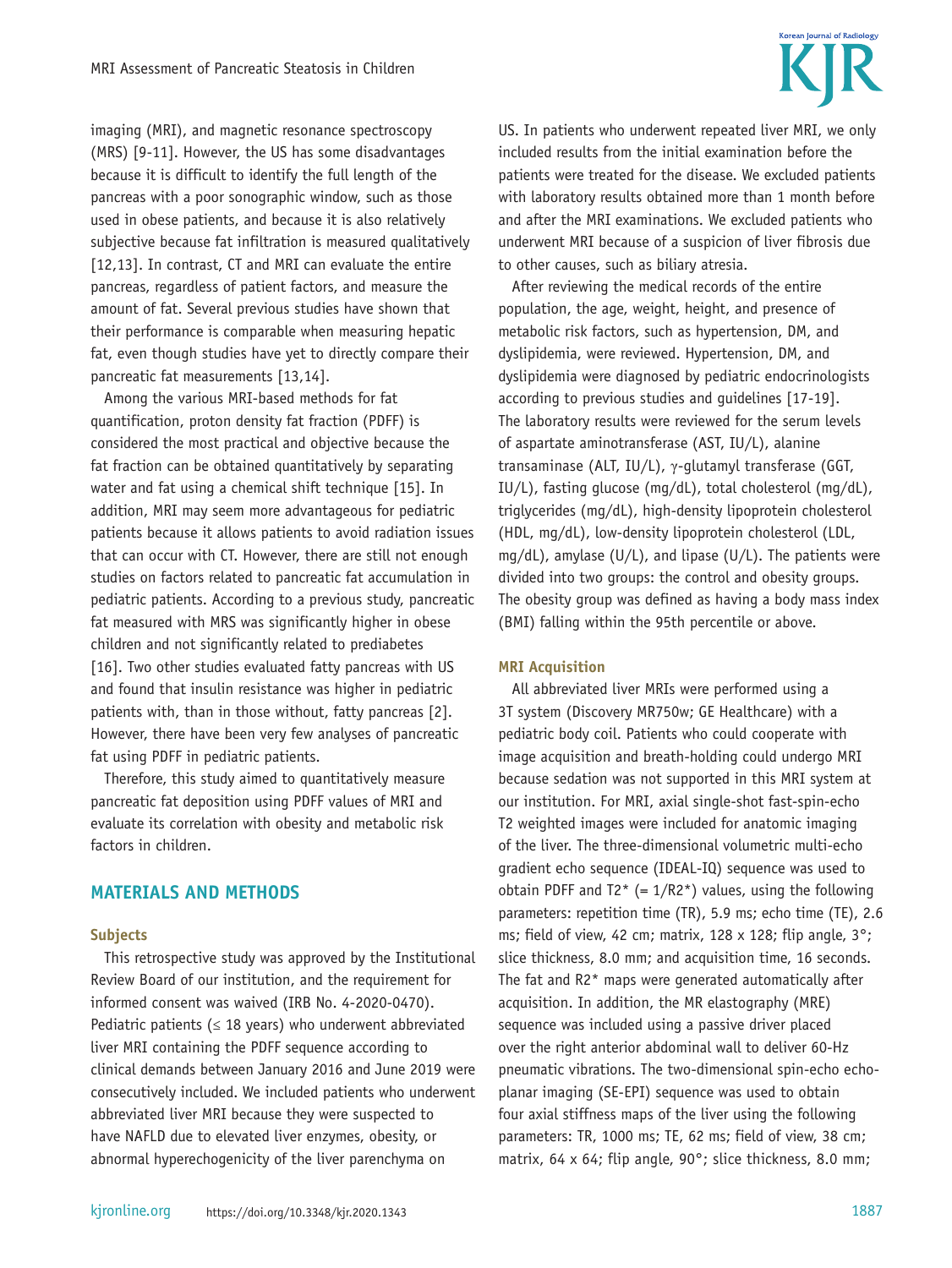**Korean Journal of Radiolom** 

and acquisition time, 24 seconds. The MRE acquisition technique was the same as that used in previous pediatric studies [20,21].

# **MRI Analysis**

To obtain pancreatic PDFF (P-PDFF, %), a radiologist with six months of experience in pediatric radiology drew circular regions of interest (ROIs) on the pancreas using a picture archiving and communication system (PACS, Centricity, General Electric Corporation). A total of three round ROIs with an approximate area of 100 mm<sup>2</sup> were drawn over the pancreas head, body, and tail portions on the fat map according to previous studies (Figs. 1, 2) [9,22]. The average P-PDFF value calculated from the three fat fractions in the pancreas was used as the representative value. An average pancreas T2\* value was also obtained using the three-round ROIs drawn on the R2\* map in the pancreas head, body, and tail. The liver PDFF (L-PDFF, %) and T2\* values were acquired from the three circular ROIs in the liver from the fat and R2\* maps while avoiding hepatic vessels.

To obtain liver stiffness values, the circular ROIs were drawn on each of the four axial liver stiffness maps with 95% confidence intervals (CIs), while avoiding artifacts and vessels. The mean liver stiffness value for the four ROIs (one from each axial stiffness map) was used as

the representative value. The ROIs used were different from those of the fat map because the stiffness map was obtained for four axial slices of different slice thicknesses from the fat map, and copying ROIs to the same areas was not possible with our PACS. All measurements were obtained by radiologists blinded to the clinical information.

# **Statistical Analysis**

The statistical analyses were performed using SPSS version 25 (IBM Corp.). Continuous variables were expressed as mean  $\pm$  standard deviation (SD), and categorical variables were summarized as frequencies and percentages. To determine the reliability of the P-PDFF measurements, another pediatric radiologist with seven years of experience in pediatric radiology drew round ROIs on the pancreas head, body, and tail on the fat map while blinded to previous measurements and patient history. The mean P-PDFF values were calculated from the three ROIs. To assess the intraobserver variability for the P-PDFF measurements, the same pediatric radiologist drew three ROIs on the pancreas head, body, and tail on the fat map two weeks later, while blinded to the previous measurements and patient history. The intraclass correlation coefficient (ICC) values were calculated to evaluate interobserver and intraobserver variability for the P-PDFF



**Fig. 1. A 10-year-old obese boy showed (A) increased liver-PDFF (33%) and (B) increased liver stiffness (3.2 kPa). (C) His mean pancreatic-PDFF value was 7.2%.** PDFF = proton density fat fraction



**Fig. 2. A 16-year-old non-obese boy showed (A) increased liver-PDFF (34%) and (B) normal range of liver stiffness (1.7 kPa). (C) His mean pancreatic-PDFF value was 1.9%.** The pancreatic-PDFF was not increased in this patient with a normal range of liver stiffness. PDFF = proton density fat fraction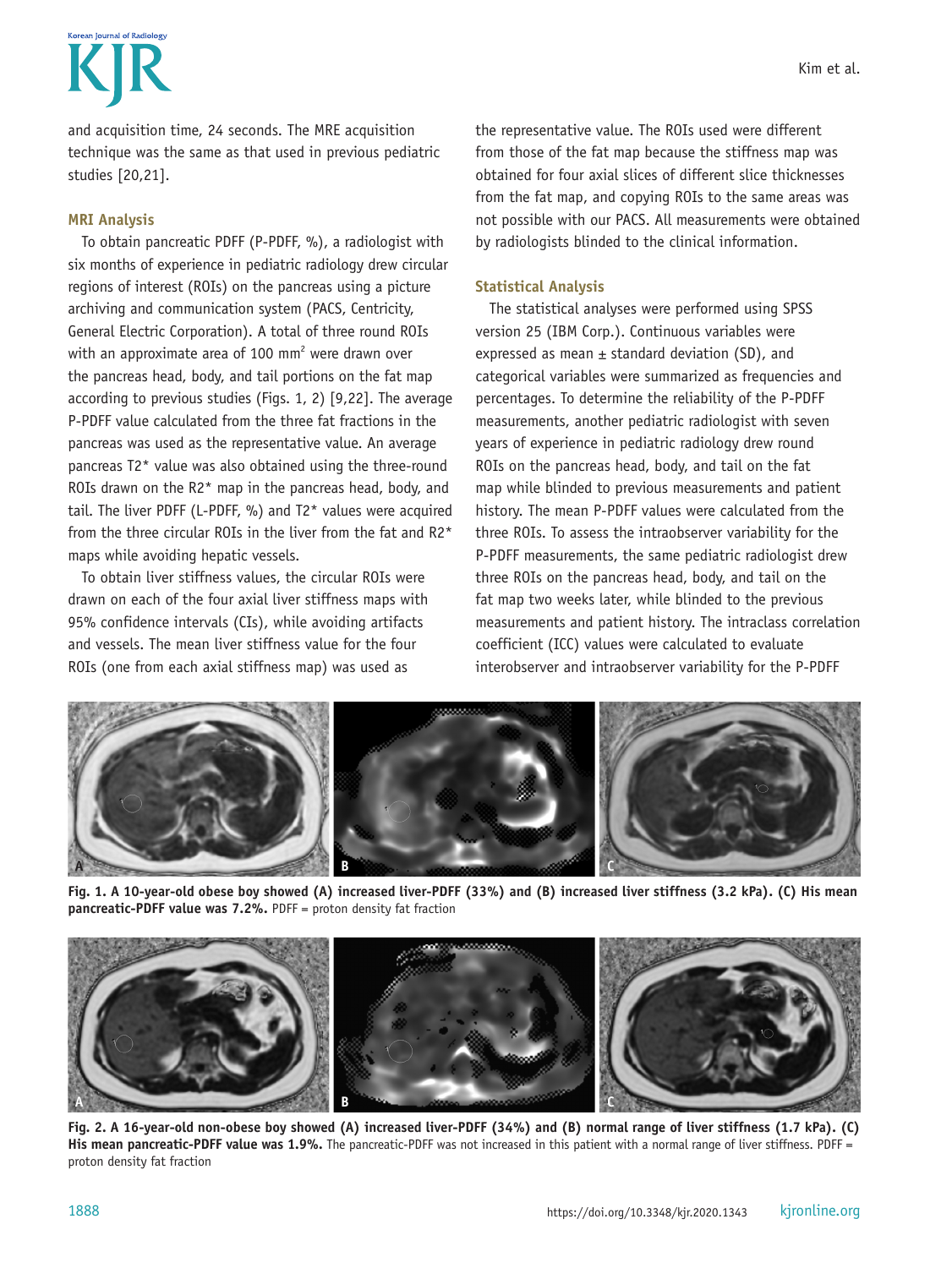

measurements. The ICC values were interpreted as follows: < 0.5, poor reliability; 0.5 and 0.75, moderate reliability; 0.75 and 0.9, good reliability; and values greater than 0.9, excellent reliability.

We compared the continuous variables for the control and obesity groups using an independent *t* test. The chisquared and Fisher's exact tests were used to compare the categorical variables. Univariable linear regression analysis was performed to assess the correlations between P-PDFF and the clinical, laboratory, and liver MRI features. Univariable logistic regression analysis was used to find associations between P-PDFF and metabolic risk factors, such as obesity, hypertension, DM, and dyslipidemia. Statistical significance was set at *p* < 0.05.

### **RESULTS**

#### **Patient Demographics**

All 264 patients underwent abbreviated liver MRI containing the PDFF sequence during the study period. Among them, 54 patients were excluded because they did not have laboratory results within 1 month of the MRI examination. In addition, 38 patients were excluded because they underwent MRI to evaluate liver fibrosis, such as biliary atresia. Therefore, a total of 172 pediatric patients (male:female = 125:47; mean  $\pm$  SD, 13.2  $\pm$  3.1 years; range 7–18 years) were included. Among them, 138 patients were consequently diagnosed with NAFLD after liver MRI using a cutoff value of 6% for the L-PDFF [23]. The remaining 34 patients did not have NAFLD despite undergoing MRI because of suspicions of increased liver parenchymal echogenicity on abdominal US. Eighty-eight patients were classified into the obesity group with a BMI falling within the 95% percentile or higher (51.2%; mean  $\pm$  SD, 13.6  $\pm$ 3.1 years; range 7–18 years). Ten patients had hypertension (5.8%), 21 had DM (12.2%), and 8 had dyslipidemia (4.7%). All the DM cases were type 2.

#### **P-PDFF Value and Its Reliability on Measurement**

The mean P-PDFF  $\pm$  SD of all patients was 3.8  $\pm$  2.5%. The ICC value of the interobserver variability for the P-PDFF measurement was 0.798, indicating a good agreement. The ICC value for intraobserver variability was 0.924, indicating excellent reliability.

**Comparison of the Control and Obesity Group** AST (mean ± SD, 91.2 ± 151.6 IU/L vs. 44 ± 43.4 IU/L,  $p = 0.006$ ) and ALT (mean  $\pm$  SD, 160.7  $\pm$  215.0 IU/L vs. 73.2  $\pm$  102.0 IU/L,  $p = 0.001$ ) were significantly higher in the obesity group. HDL levels were significantly lower in the obesity group than in the control group (mean  $\pm$  SD, 44.3  $\pm$ 10.9 mg/dL vs.  $49.1 \pm 13.7$  mg/dL,  $p = 0.025$ ).

When comparing MRI results, P-PDFF was significantly higher in the obesity group (mean  $\pm$  SD, 4.2  $\pm$  2.5% vs. 3.4  $\pm$  2.4%,  $p = 0.037$ ). The T2\* values of the pancreas could not be measured in six patients due to artifacts. In these patients, the unmeasurable area, including the pancreas, appeared as a black signal intensity from motion artifacts or air in the stomach. Based on the pancreas T2\* values available in 166 patients, there was no significant difference between the two groups ( $p = 0.503$ ).

L-PDFF was significantly higher in the obesity group (mean ± SD, 24.7 ± 13.4% vs. 16.5 ± 14.1%, *p* < 0.001). Liver T2\* values and stiffness values were not significantly different between the two groups ( $p = 0.957$  and  $p = 0.125$ , respectively).

DM was more frequently observed in the obesity group than in the control group (15 vs. 6 patients,  $p = 0.047$ ), while the incidence of hypertension and dyslipidemia were not significantly different. The clinical, laboratory, and MRI results are shown in Table 1.

# **Factors associated with Pancreatic Fat Fraction and Its Relationship with Metabolic Risk Factors**

In the univariable linear regression analysis, only amylase was significantly associated with P-PDFF ( $\beta$  = -0.034,  $p$  = 0.022) (Table 2). Other MRI values, including pancreas T2\* values, L-PDFF, and liver stiffness, showed no significant association with P-PDFF in the linear regression analysis. Among the metabolic risk factors, P-PDFF was associated with obesity (odds ratio [OR] 1.146, 95% CI 1.006–1.307,  $p = 0.041$ ) in the univariable logistic regression analysis. There were no significant associations between P-PDFF and hypertension (OR 1.019, 95% CI 0.791–1.312, *p* = 0.885), DM (OR 1.035, 95% CI 0.866–1.236, *p* = 0.705) and dyslipidemia (OR 0.946; 95% CI 0.689–1.298, *p* = 0.730) (Table 3).

#### **DISCUSSION**

In this study, P-PDFF was significantly associated with obesity in pediatric patients (OR 1.193; 95% CI 1.057– 1.348). In obese patients, P-PDFF was 4.2%, compared to 3.4% in the control group. Although P-PDFF was not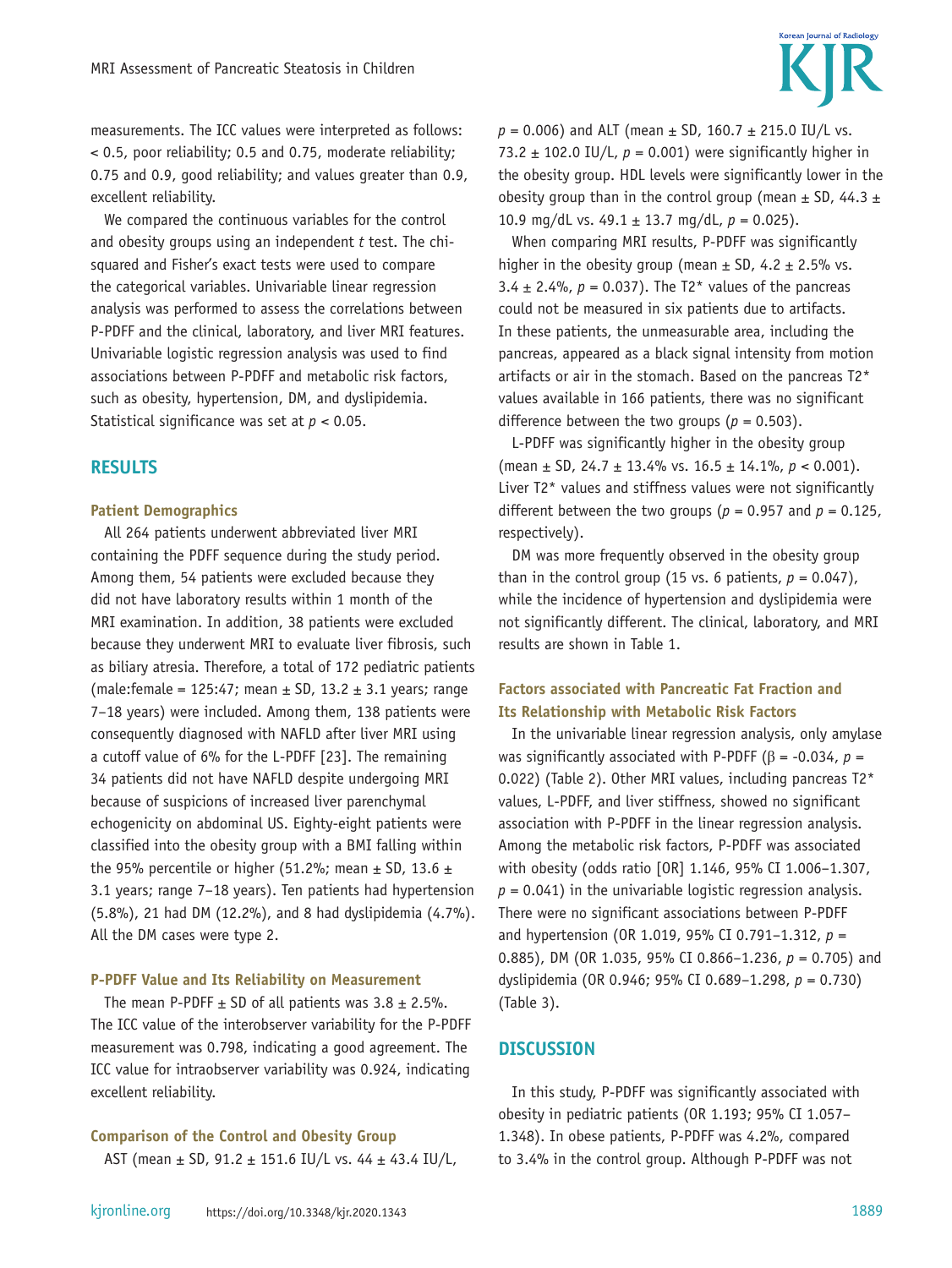# Korean Journal of Radiology

#### **Table 1. Patient Demographics for the Clinical, Laboratory and MRI Results of Control and Obesity Groups**

| Characteristics          | Control Group    | Obesity Group     | $\overline{P}$ |  |  |  |
|--------------------------|------------------|-------------------|----------------|--|--|--|
|                          | $(n = 84)$       | $(n = 88)$        |                |  |  |  |
| Age, years               | $12.8 \pm 3.0$   | $13.6 \pm 3.1$    | 0.056          |  |  |  |
| Sex, male:female*        | 60:24            | 65:23             | 0.720          |  |  |  |
| Height, cm               | $153.1 \pm 14.8$ | $162.9 \pm 13.3$  | < 0.001        |  |  |  |
| Weight, kg               | $53.2 \pm 14.8$  | $82.0 \pm 20.3$   | < 0.001        |  |  |  |
| BMI percentage, %        | $72.5 \pm 26.3$  | $98.5 \pm 1.3$    | < 0.001        |  |  |  |
| AST, IU/L                | $44.0 \pm 43.4$  | $91.2 \pm 151.6$  | 0.006          |  |  |  |
| ALT, IU/L                | $73.2 \pm 102.0$ | $160.7 \pm 215.0$ | 0.001          |  |  |  |
| γGT, IU/L                | $56.9 \pm 29.0$  | $66.3 \pm 51.9$   | 0.555          |  |  |  |
| Fasting glucose, mg/dL   | $98.6 \pm 34.8$  | $101.8 \pm 31.0$  | 0.531          |  |  |  |
| Total cholesterol, mg/dL | $185.8 \pm 45.9$ | $187.8 \pm 72.5$  | 0.830          |  |  |  |
| Triglyceride, mg/dL      | $137.3 \pm 87.3$ | $152.6 \pm 80.4$  | 0.282          |  |  |  |
| HDL, mg/dL               | $49.1 \pm 13.7$  | $44.3 \pm 10.9$   | 0.025          |  |  |  |
| LDL, mg/dL               | $130.8 \pm 63.0$ | $137.9 \pm 123.5$ | 0.835          |  |  |  |
| Amylase, U/L             | $66.8 \pm 31.5$  | $52.4 \pm 16.9$   | 0.098          |  |  |  |
| Lipase, U/L              | $26.5 \pm 10.7$  | $26.7 \pm 8.5$    | 0.951          |  |  |  |
| P-PDFF, %                | $3.4 \pm 2.4$    | $4.2 \pm 2.5$     | 0.037          |  |  |  |
| Pancreas T2*, msec       | $33.6 \pm 8.0$   | $32.8 \pm 7.6$    | 0.503          |  |  |  |
| L-PDFF, %                | $16.5 \pm 14.1$  | $24.7 \pm 13.4$   | < 0.001        |  |  |  |
| Liver T2*, msec          | $20.5 \pm 5.3$   | $20.4 \pm 6.6$    | 0.957          |  |  |  |
| Liver stiffness, kPa     | $2.4 \pm 0.7$    | $2.6 \pm 0.6$     | 0.125          |  |  |  |
| Hypertension*            | 4(4.8)           | 6(6.8)            | 0.747          |  |  |  |
| Diabetes mellitus*       | 6(7.1)           | 15(17)            | 0.047          |  |  |  |
| Dyslipidemia*            | 4(4.8)           | 4(4.5)            | > 0.999        |  |  |  |

Values are presented as mean  $\pm$  SD or numbers or patient number with percentage in parentheses. \*Chi-square test or Fisher's exact test was used. ALT = alanine transaminase, AST = aspartate aminotransferase, BMI = body mass index, HDL = high-density lipoprotein cholesterol,  $L =$  liver,  $LDL =$  low-density lipoprotein cholesterol,  $P =$  pancreatic, PDFF = proton density fat fraction,  $SD =$ standard deviation,  $\gamma$ GT =  $\gamma$ -glutamyl transferase

significantly associated with L-PDFF or liver stiffness values in our study cohort, this study demonstrated the usefulness of MRI for the quantification of pancreatic fat in pediatric populations with good to excellent reliability. The importance of pancreatic steatosis has been less investigated than that of NAFLD. However, pancreatic steatosis, also called NAFPD, has recently emerged as an important early marker of metabolic syndrome in adults. A previous study mentioned that NAFPD may play a role in the future development of DM, metabolic syndrome, atherosclerosis, and even pancreatic cancer in adults [3]. However, quantifying pancreatic fat with pathology is almost impossible, and this may be the reason for the late research on NAFPD. Therefore, noninvasive and quantitative measurement of P-PDFF may demonstrate the clinical

| Table 2. Univariable Linear Regression Analysis Results for |  |  |  |
|-------------------------------------------------------------|--|--|--|
| <b>P-PDFF Values</b>                                        |  |  |  |

| Parameters               | ß        | <b>Standard Error</b> | P     |
|--------------------------|----------|-----------------------|-------|
| Age, years               | 0.055    | 0.062                 | 0.373 |
| Height, cm               | 0.009    | 0.013                 | 0.477 |
| Weight, kg               | 0.013    | 0.008                 | 0.113 |
| BMI percentage, %        | 0.012    | 0.008                 | 0.158 |
| AST, IU/L                | 0.001    | 0.002                 | 0.809 |
| ALT, IU/L                | 0.001    | 0.001                 | 0.937 |
| $\gamma$ GT, IU/L        | $-0.005$ | 0.008                 | 0.536 |
| Fasting glucose, mg/dL   | $-0.003$ | 0.006                 | 0.633 |
| Total cholesterol, mg/dL | $-0.002$ | 0.003                 | 0.540 |
| Triglyceride, mg/dL      | 0.002    | 0.002                 | 0.480 |
| HDL, mq/dL               | $-0.025$ | 0.017                 | 0.125 |
| LDL, mq/dL               | $-0.003$ | 0.006                 | 0.558 |
| Amylase, U/L             | $-0.034$ | 0.014                 | 0.022 |
| Lipase, U/L              | $-0.072$ | 0.039                 | 0.070 |
| Pancreas T2, msec        | $-0.019$ | 0.024                 | 0.415 |
| L-PDFF, %                | 0.016    | 0.013                 | 0.235 |
| Liver T2, msec           | $-0.052$ | 0.031                 | 0.098 |
| Liver stiffness, kPa     | 0.159    | 0.276                 | 0.567 |

ALT = alanine transaminase, AST = aspartate aminotransferase, BMI = body mass index, HDL = high-density lipoprotein cholesterol,  $L =$  liver,  $LDL =$  low-density lipoprotein cholesterol,  $P =$  pancreatic, PDFF = proton density fat fraction,  $\gamma$ GT =  $\gamma$ -glutamyl transferase

#### **Table 3. Univariable Logistic Regression Analysis Results for Pancreatic Proton Density Fat Fraction Values according to Metabolic Risk Factors**

|                   | Odds Ratio<br>(95% Confidence Interval) |       |
|-------------------|-----------------------------------------|-------|
| <b>Obesity</b>    | $1.146(1.006 - 1.307)$                  | 0.041 |
| Hypertension      | 1.019 (0.791-1.312)                     | 0.885 |
| Diabetes mellitus | 1.035 (0.866-1.236)                     | 0.705 |
| Dyslipidemia      | $0.946(0.689 - 1.298)$                  | 0.730 |

importance of NAFPD in the metabolic disease of adults and, especially, children.

In adults, increased fatty infiltration is observed in the pancreas of obese patients on MRI [3,24]. However, a few studies have dealt with fatty pancreas in children and have tried to quantify pancreatic fat using MRI. Most of these studies assessed the degree of fatty pancreas using US [8,25]. Elhady et al. [8] demonstrated that obesity is associated with higher pancreatic fat on US in children, which is consistent with the results of our study. They diagnosed fatty pancreas when the pancreas showed similar or higher echogenicity compared to the renal sinus fat on US. However, this is not a quantitative measurement. As an alternative method for quantifying the degree of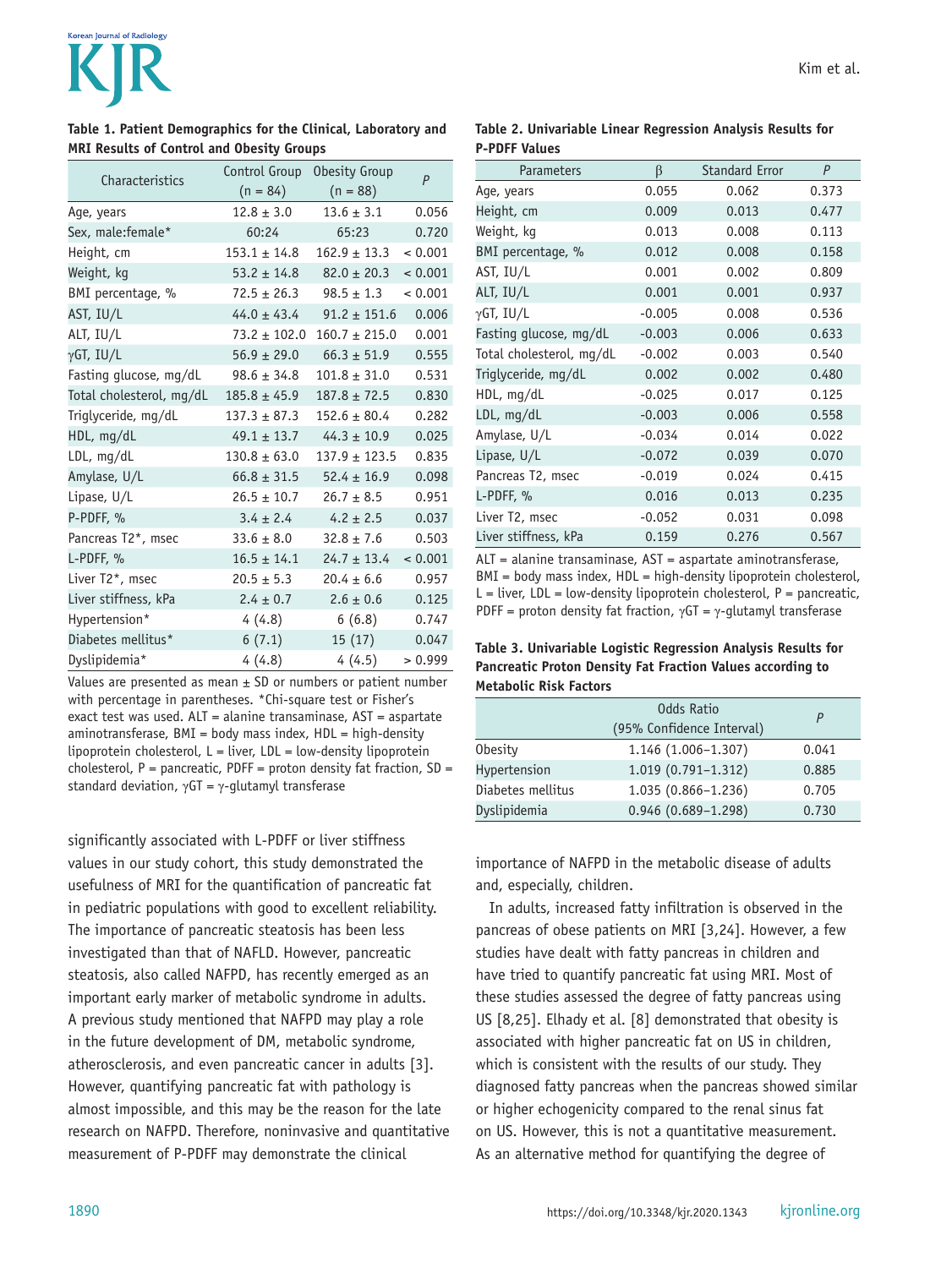

fat deposition, the pancreato-perihepatic fat index was obtained from US [25,26]. Kim et al. [25] revealed that this index was a significant independent factor for diagnosing metabolic syndrome in pediatric patients. However, this method cannot represent a large volume of the pancreas, and artifacts decrease the accuracy of measurements. The operators and techniques they use can affect US measurements. One study utilized MRI to measure the volume and fat content of the pancreas in children [27]. They demonstrated that the volume of the pancreas was smaller in patients with type 1 DM than in controls, while P-PDFF was not significantly different. They suggested that pancreatic fat content may differ according to the etiology of DM, because other researchers have found increased fat infiltration in patients with cystic fibrosis [28].

In the present study, P-PDFF was not significantly associated with DM. We postulate that the etiology of pediatric DM is different from that of adults, but the diabetic patients included in this study all had type 2 DM. Another explanation is that the low incidence of DM (12.2% of 172 patients) lowered the statistical significance of the results. However, pancreatic fat in patients with DM is also debated in adults [29]. Some studies demonstrated increased pancreatic fat in type 2 DM patients, while others found no differences in autopsy in a retrospective cohort study even after adjusting for confounders such as BMI [29,30]. Further studies with a large number of patients for each etiology of DM are needed to validate these results in children.

In this study, the mean P-PDFF of the control group was  $3.4\% \pm 2.4\%$ . Although the normal standard for pancreatic fat fraction has not yet been clearly determined, the average pancreatic fat fraction in a healthy population was 4.5%  $\pm$  0.9% in a meta-analysis of nine MRI studies [31]. However, as fat deposition increases with age, adults and children may have different normal values [32]. Thus, this standard in adults cannot be applied equally to children, even though two studies with pediatric subjects were included in this meta-analysis. One study that evaluated P-PDFF using the Dixon method divided children into three groups: lean without metabolic syndrome, obese without metabolic syndrome, and obese with metabolic syndrome, where the pancreatic fat fraction was  $3.6 \pm 0.9$ %,  $4.7 \pm 1$ 1.1%, and  $5.3 \pm 1.5$ %, respectively [33]. The mean P-PDFF of the control group in our study was also lower than that in the adults. Because the control group in our study was determined by the BMI percentage only, the included

subjects may differ from previous studies and may not fully represent healthy controls. For example, the mean L-PDFF in the control group was 16.5%. This value was above the cutoff known to represent fat deposition in the liver of children [23]. Therefore, even though we divided groups according to BMI percentage, the control group did not represent healthy normal children. However, because quantifying pancreatic fat using histologic confirmation is realistically impossible in children, we need to validate the normal fat signal percentage using MRI with a large number of subjects for future and deeper analyses of pediatric NAFPD.

In addition, P-PDFF was significantly higher in the obesity group than in the control group. Although L-PDFF and liver stiffness were not significantly associated with P-PDFF in our study, there is still not enough data on the relationship between liver fibrosis and fat infiltration in the pancreas. Previous studies have demonstrated that patients with fatty pancreas have more advanced NAFLD than patients without fatty pancreas [2,29]. However, one study reported a positive correlation between fatty liver and fatty pancreas, but a negative correlation between liver fibrosis and fatty pancreas [34]. This finding suggests that further research is required.

This retrospective study had several limitations. First, this study analyzed the fat fraction measured indirectly by MRI and not the histological fat fraction obtained through biopsy or surgery on the liver and pancreas. As we mentioned earlier, because of the retrospective nature of this study, the control group did not represent healthy and normal children. However, obtaining histological confirmation has many limitations. For the same reason, previous studies have shown that PDFF can accurately predict fat percentage, with a reasonable agreement between histological measurements and P-PDFF [35,36]. Second, the number of patients with metabolic risk factors was relatively low. This is because we included patients who underwent liver MRI due to the suspicion of liver disease and not metabolic disease. In addition, because metabolic syndrome, DM, and pancreatitis are chronic diseases, longterm follow-up is necessary for more accurate assessments. Future studies incorporating a long-term follow-up will provide a more accurate picture of the associations between P-PDFF and chronic diseases in pediatric patients.

In conclusion, pancreatic steatosis can be measured quantitatively using MRI in pediatric patients with good to excellent reliability. P-PDFF is significantly associated with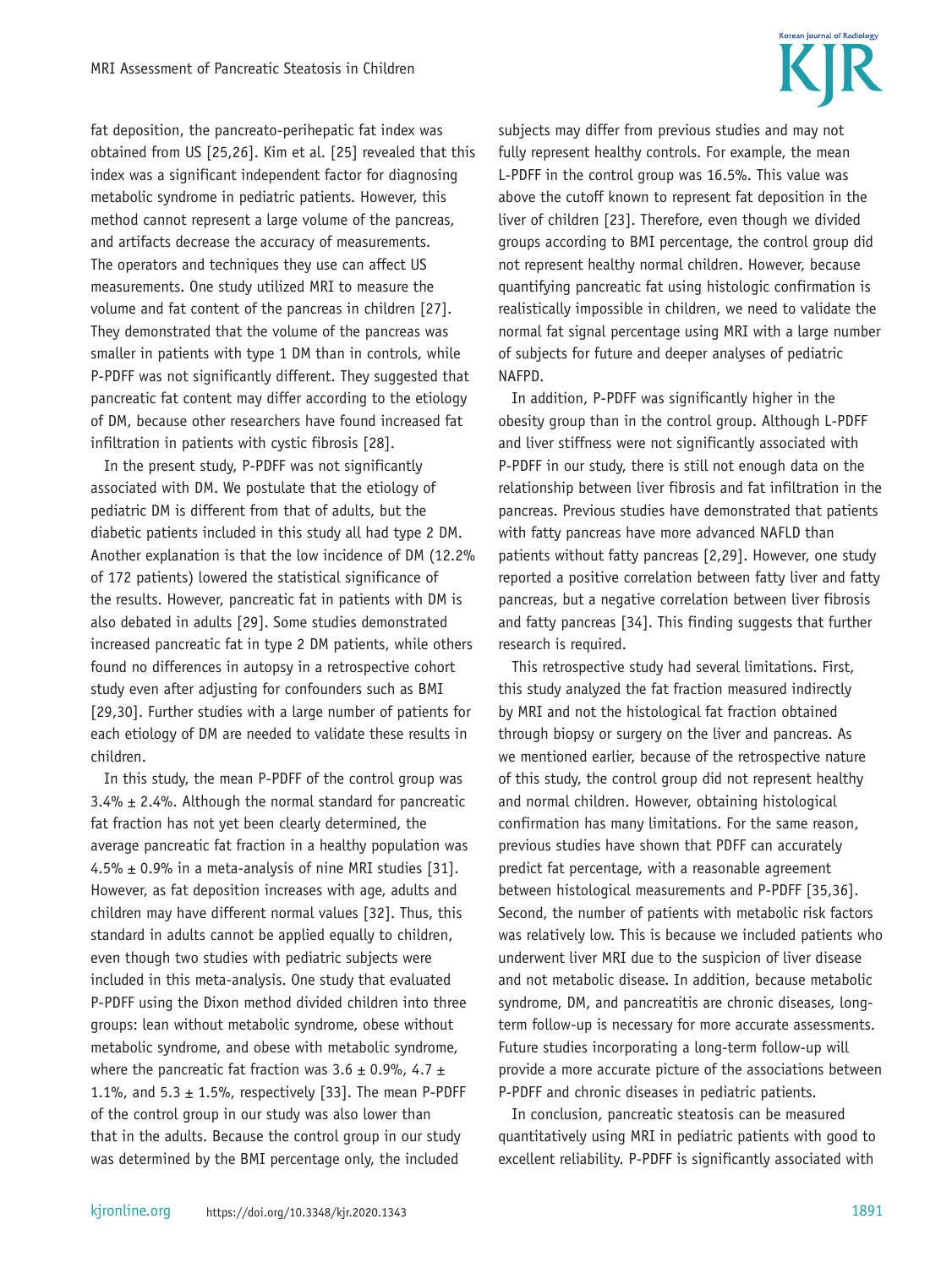Kim et al.



obesity in pediatric patients. Further studies are needed to assess the clinical implications of pediatric NAFPD using MRI.

# Conflicts of Interest

The authors have no potential conflicts of interest to disclose.

# Author Contributions

Conceptualization: Hyun Joo Shin. Data curation: Salman S. Albakheet, Jisoo Kim, Hyun Joo Shin. Formal analysis: Hyun Joo Shin, Kyunghwa Han. Investigation: Jisoo Kim, Salman S. Albakheet, Hyun Joo Shin. Methodology: Hyun Joo Shin, Kyunghwa Han. Resources: Hong Koh, Seung Kim, Seok Joo Han, Kyong Ihn, Junghwan Suh. Software: Hyun Joo Shin, Haesung Yoon, Mi-Jung Lee. Supervision: Hyun Joo Shin. Validation: Jisoo Kim, Hyun Joo Shin. Visualization: Jisoo Kim, Salman S. Albakheet, Hyun Joo Shin. Writing—original draft: Jisoo Kim, Hyun Joo Shin. Writing—review & editing: Hyun Joo Shin, Jisoo Kim, Mi-Jung Lee, Haesung Yoon.

# ORCID iDs

Jisoo Kim

- https://orcid.org/0000-0002-3481-127X
- Salman S. Albakheet
- https://orcid.org/0000-0001-5998-0355

Kyunghwa Han

https://orcid.org/0000-0002-5687-7237

Haesung Yoon

- https://orcid.org/0000-0003-0581-8656
- Mi-Jung Lee
- https://orcid.org/0000-0003-3244-9171 Hong Koh

https://orcid.org/0000-0002-3660-7483 Seung Kim

https://orcid.org/0000-0003-4373-9828 Junghwan Suh

https://orcid.org/0000-0002-2092-2585

Seok Joo Han

https://orcid.org/0000-0001-5224-1437 Kyong Ihn

https://orcid.org/0000-0002-6161-0078 Hyun Joo Shin

https://orcid.org/0000-0002-7462-2609

# **REFERENCES**

- 1. Kanwal F, Kramer JR, Mapakshi S, Natarajan Y, Chayanupatkul M, Richardson PA, et al. Risk of hepatocellular cancer in patients with non-alcoholic fatty liver disease. *Gastroenterology* 2018;155:1828-1837.e2
- 2. Della Corte C, Mosca A, Majo F, Lucidi V, Panera N, Giglioni E, et al. Nonalcoholic fatty pancreas disease and nonalcoholic fatty liver disease: more than ectopic fat. *Clin Endocrinol (Oxf)*  2015;83:656-662
- 3. Catanzaro R, Cuffari B, Italia A, Marotta F. Exploring the metabolic syndrome: nonalcoholic fatty pancreas disease. *World J Gastroenterol* 2016;22:7660-7675
- 4. Lesmana CR, Pakasi LS, Inggriani S, Aidawati ML, Lesmana LA. Prevalence of non-alcoholic fatty pancreas disease (NAFPD) and its risk factors among adult medical check-up patients in a private hospital: a large cross sectional study. *BMC Gastroenterol* 2015;15:174
- 5. Fujii M, Ohno Y, Yamada M, Kamada Y, Miyoshi E. Impact of fatty pancreas and lifestyle on the development of subclinical chronic pancreatitis in healthy people undergoing a medical checkup. *Environ Health Prev Med* 2019;24:10
- 6. Fukuda Y, Yamada D, Eguchi H, Hata T, Iwagami Y, Noda T, et al. CT density in the pancreas is a promising imaging predictor for pancreatic ductal adenocarcinoma. *Ann Surg Oncol* 2017;24:2762-2769
- 7. Heni M, Machann J, Staiger H, Schwenzer NF, Peter A, Schick F, et al. Pancreatic fat is negatively associated with insulin secretion in individuals with impaired fasting glucose and/ or impaired glucose tolerance: a nuclear magnetic resonance study. *Diabetes Metab Res Rev* 2010;26:200-205
- 8. Elhady M, Elazab AAAM, Bahagat KA, Abdallah NA, Ibrahim GE. Fatty pancreas in relation to insulin resistance and metabolic syndrome in children with obesity. *J Pediatr Endocrinol Metab* 2019;32:19-26
- 9. Idilman IS, Tuzun A, Savas B, Elhan AH, Celik A, Idilman R, et al. Quantification of liver, pancreas, kidney, and vertebral body MRI-PDFF in non-alcoholic fatty liver disease. *Abdom Imaging* 2015;40:1512-1519
- 10. Kim SY, Kim H, Cho JY, Lim S, Cha K, Lee KH, et al. Quantitative assessment of pancreatic fat by using unenhanced CT: pathologic correlation and clinical implications. *Radiology* 2014;271:104-112
- 11. Lesmana CRA, Gani RA, Lesmana LA. Non-alcoholic fatty pancreas disease as a risk factor for pancreatic cancer based on endoscopic ultrasound examination among pancreatic cancer patients: a single-center experience. *JGH Open* 2018;2:4-7
- 12. Shmulewitz A, Teefey SA, Robinson BS. Factors affecting image quality and diagnostic efficacy in abdominal sonography: a prospective study of 140 patients. *J Clin Ultrasound* 1993;21:623-630
- 13. Kramer H, Pickhardt PJ, Kliewer MA, Hernando D, Chen GH, Zagzebski JA, et al. Accuracy of liver fat quantification with